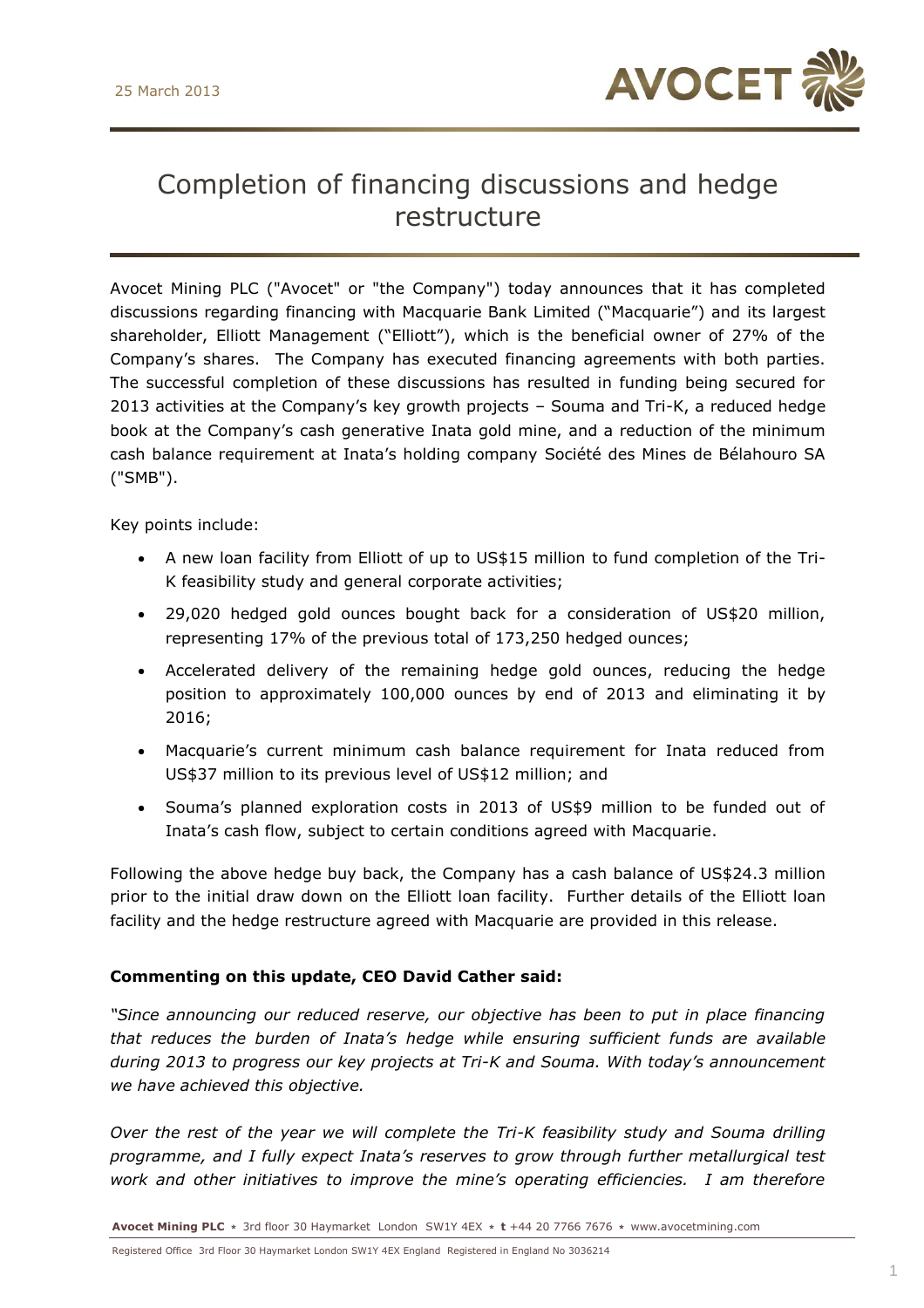

*confident that by the end of 2013 the Company will have clearly demonstrated the significant value to be realised from its portfolio of quality assets."* 

### **Management Conference Call**

The Company will host a conference call for investors and analysts at 9am (UK) on Monday 25 March 2013.

Dial in details are as follows:

Participant dial-in numbers: UK: 08444 933800 Norway: 21563013 Alternative number: +44 (0)1452 555 566

Conference ID # 26569396

A recording of the conference call will also be made available on the Avocet website later on the same day.

### **FOR FURTHER INFORMATION PLEASE CONTACT**

| Avocet Mining PLC                                       | Pelham Bell Pottinger<br><b>Financial PR</b><br>Consultants | J.P. Morgan Cazenove<br>Corporate Broker | Arctic Securities<br><b>Financial Adviser</b><br>& Market Maker | SEB Enskilda<br>Financial Adviser &<br>Market Maker |
|---------------------------------------------------------|-------------------------------------------------------------|------------------------------------------|-----------------------------------------------------------------|-----------------------------------------------------|
| David Cather, CEO<br>Mike Norris, FD<br>Rob Simmons, IR | Daniel Thöle                                                | Michael Wentworth-Stanley                | Arne Wenger<br>Petter Bakken                                    | Fredrik Cappelen                                    |
| $+44$ 20 7766 7676                                      | +44 20 7861 3232                                            | +44 20 7742 4000                         | +47 2101 3100                                                   | +47 2100 8500                                       |

#### **NOTES TO EDITORS**

Avocet Mining is a gold mining and exploration company listed on the London Stock Exchange (ticker: AVM.L) and the Oslo Børs (ticker: AVM.OL). The Company's principal activities are gold mining and exploration in West Africa.

In Burkina Faso the Company owns 90% of the Inata Gold Mine. The deposit at Inata currently comprises a Mineral Resource of 4.7 million ounces and a Ore Reserve of 0.9 million ounces. The Inata Gold Mine poured its first gold in December 2009 and produced 135,189 ounces of gold in 2012.

Other assets in Burkina Faso include eight exploration permits surrounding the Inata Gold Mine in the broader Bélahouro region. The most advanced of these projects is Souma, some 20 kilometres from the Inata Gold Mine, where there is a Mineral Resources estimate of 0.8 million ounces, with exploration ongoing to grow this figure further.

In Guinea, Avocet owns exploration licences in the north east of the country. Mineral Resource development has been ongoing since 2005 and the Tri-K project is the most advanced, which currently has a Mineral Resource estimate of 3.2 million ounces and a feasibility study is underway.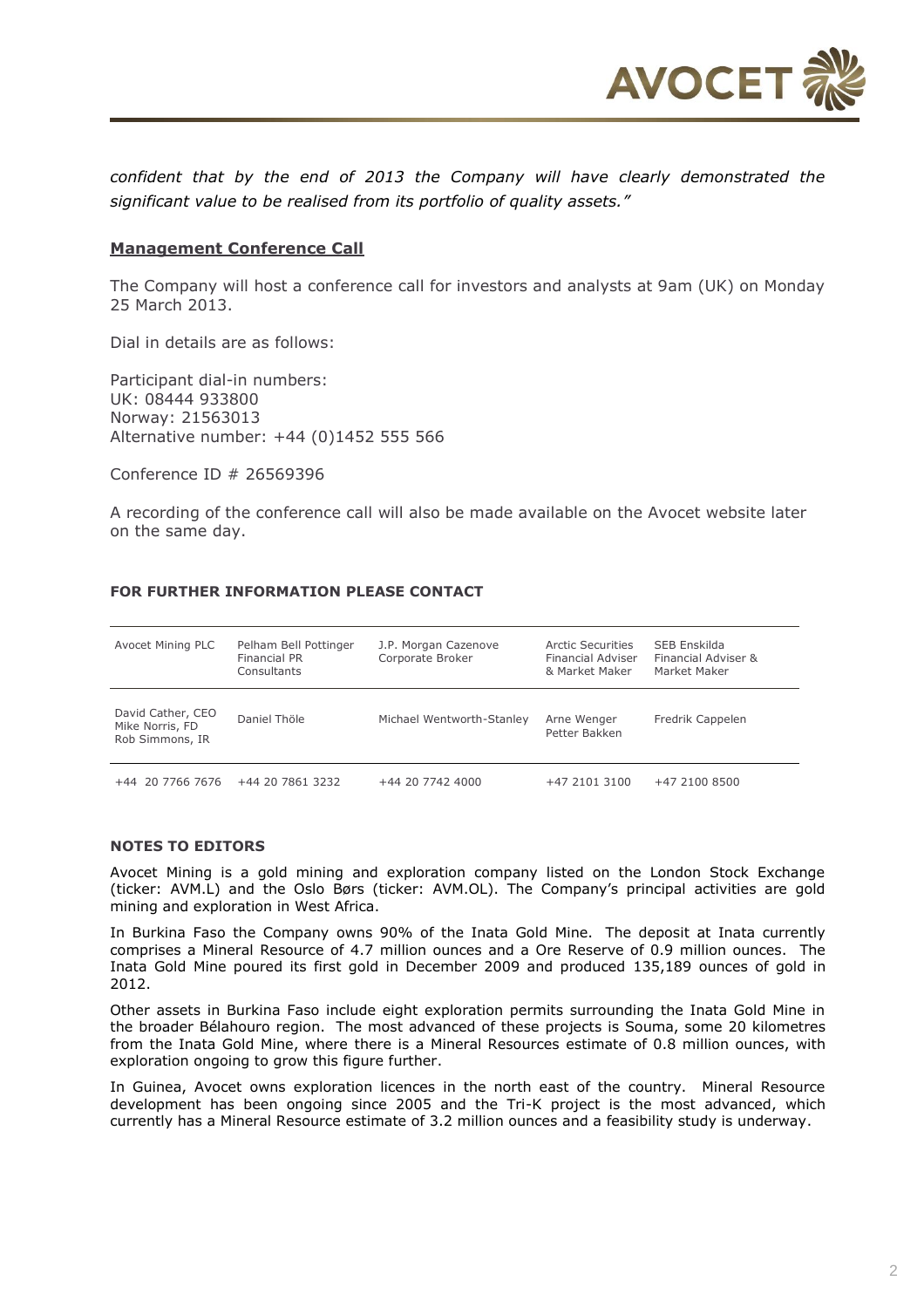

## **Macquarie hedge restructure**

Inata's recent reduction in Ore Reserves and revised life of mine plan resulted in restrictions being placed by Macquarie on the use of cash within SMB, the Company's trading subsidiary that holds Inata, pending agreement on restructuring Inata's hedge. Avocet has now concluded discussions with Macquarie with regards to restructuring Inata's hedge, which stood at 173,250 ounces prior to the restructuring.

The restructure involves a reduction of the hedge commitment and a rescheduling of remaining gold deliveries as follows:

- 29,020 hedge ounces bought back using US\$20 million of existing cash in SMB;
- hedge deliveries in the last three quarters of 2013 will total 44,230 ounces, reducing the hedge to 100,000 ounces by end of 2013;
- hedge deliveries are then scheduled to be *pro rata* with Inata's updated life of mine production profile with approximately 36,000 ounces in 2014, 34,000 ounces in 2015, and 30,000 ounces in 2016;
- the revised hedge profile will be at a strike price of US\$938 per ounce; and
- including the 8,250 ounces already delivered into the hedge in Q1 2013, Inata is now scheduled to deliver a total of 52,480 hedge ounces in 2013, compared with 33,000 ounces prior to the restructure.

Following the hedge restructure, the minimum cash balance required by Macquarie to be held in SMB has fallen from US\$37 million to US\$12 million. Subject to this ongoing minimum balance, the following has been agreed in respect of cash held in SMB:

- up to US\$10 million may be spent on Souma exploration, although a payment will be required to buy back further hedge ounces (a "matching payment"), equal to the amount by which Souma expenditure exceeds US\$5 million. Souma's exploration programme budget for the remainder of 2013 is approximately US\$9 million;
- once the level of hedged ounces falls below 100,000 ounces, which is currently scheduled in Q1 2014, the Company will have access to 50% of Inata's surplus cash, with a matching payment being required to buy back further hedge ounces; and
- once the level of hedged ounces falls below 80,000 ounces, which is expected to occur in mid-2014, the Company will have access to Inata's surplus cash (cash above the US\$12 million minimum balance) without restrictions; and
- The Company has the option to defer Inata's remaining US\$5 million debt repayment to Macquarie to any date before 30 September 2013, at an interest rate of LIBOR plus 10%.